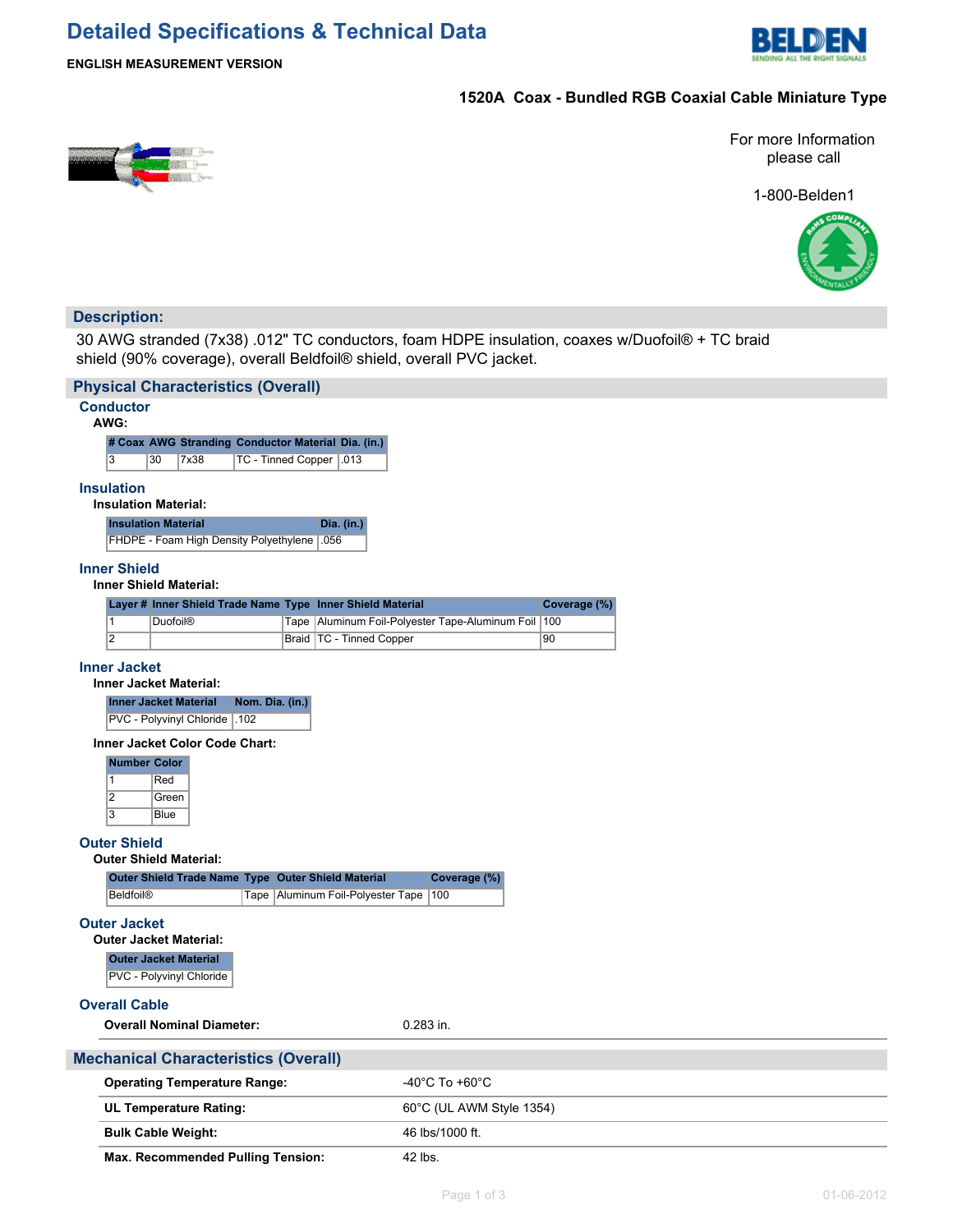# **Detailed Specifications & Technical Data**



### **ENGLISH MEASUREMENT VERSION**

## **1520A Coax - Bundled RGB Coaxial Cable Miniature Type**

| Min. Bend Radius (Install)/Minor Axis:                           | 3 in.                                              |  |  |  |
|------------------------------------------------------------------|----------------------------------------------------|--|--|--|
| <b>Applicable Specifications and Agency Compliance (Overall)</b> |                                                    |  |  |  |
| <b>Applicable Standards &amp; Environmental Programs</b>         |                                                    |  |  |  |
| NEC/(UL) Specification:                                          | CL <sub>2</sub>                                    |  |  |  |
| <b>AWM Specification:</b>                                        | UL Style 1354 (each coax); UL Style 2688 (overall) |  |  |  |
| <b>EU CE Mark:</b>                                               | <b>No</b>                                          |  |  |  |
| EU Directive 2000/53/EC (ELV):                                   | Yes                                                |  |  |  |
| EU Directive 2002/95/EC (RoHS):                                  | Yes                                                |  |  |  |
| EU RoHS Compliance Date (mm/dd/yyyy):                            | 01/01/2004                                         |  |  |  |
| EU Directive 2002/96/EC (WEEE):                                  | Yes                                                |  |  |  |
| EU Directive 2003/11/EC (BFR):                                   | Yes                                                |  |  |  |
| CA Prop 65 (CJ for Wire & Cable):                                | Yes                                                |  |  |  |
| MII Order #39 (China RoHS):                                      | Yes                                                |  |  |  |
| <b>RG Type:</b>                                                  | Mini                                               |  |  |  |
| <b>Suitability</b><br><b>Plenum/Non-Plenum</b>                   |                                                    |  |  |  |
| Plenum (Y/N):                                                    | <b>No</b>                                          |  |  |  |
| <b>Electrical Characteristics (Overall)</b>                      |                                                    |  |  |  |
| Nom. Characteristic Impedance:                                   |                                                    |  |  |  |
| Impedance (Ohm)<br>75                                            |                                                    |  |  |  |
| Nom. Capacitance Cond. to Other Conductor & Shield:              |                                                    |  |  |  |
| <b>Capacitance (pF/ft)</b>                                       |                                                    |  |  |  |

17.3

**Nominal Velocity of Propagation:**

**VP (%)** 78

**Nominal Delay:**

**Delay (ns/ft)**

 $1.30$ 

**Nom. Conductor DC Resistance:**

**DCR @ 20°C (Ohm/1000 ft)** 100.0

**Nom. Inner Shield DC Resistance:**

**DCR @ 20°C (Ohm/1000 ft)**

 $9.5$ 

### **Nom. Attenuation:**

|      | Freq. (MHz) Attenuation (dB/100 ft.) |
|------|--------------------------------------|
| 1    | 0.80                                 |
| 5    | 1.50                                 |
| 10   | 2.20                                 |
| 30   | 4.00                                 |
| 50   | 5.40                                 |
| 100  | 8.20                                 |
| 200  | 12.5                                 |
| 400  | 18.9                                 |
| 700  | 26.5                                 |
| 900  | 30.8                                 |
| 1000 | 32.8                                 |